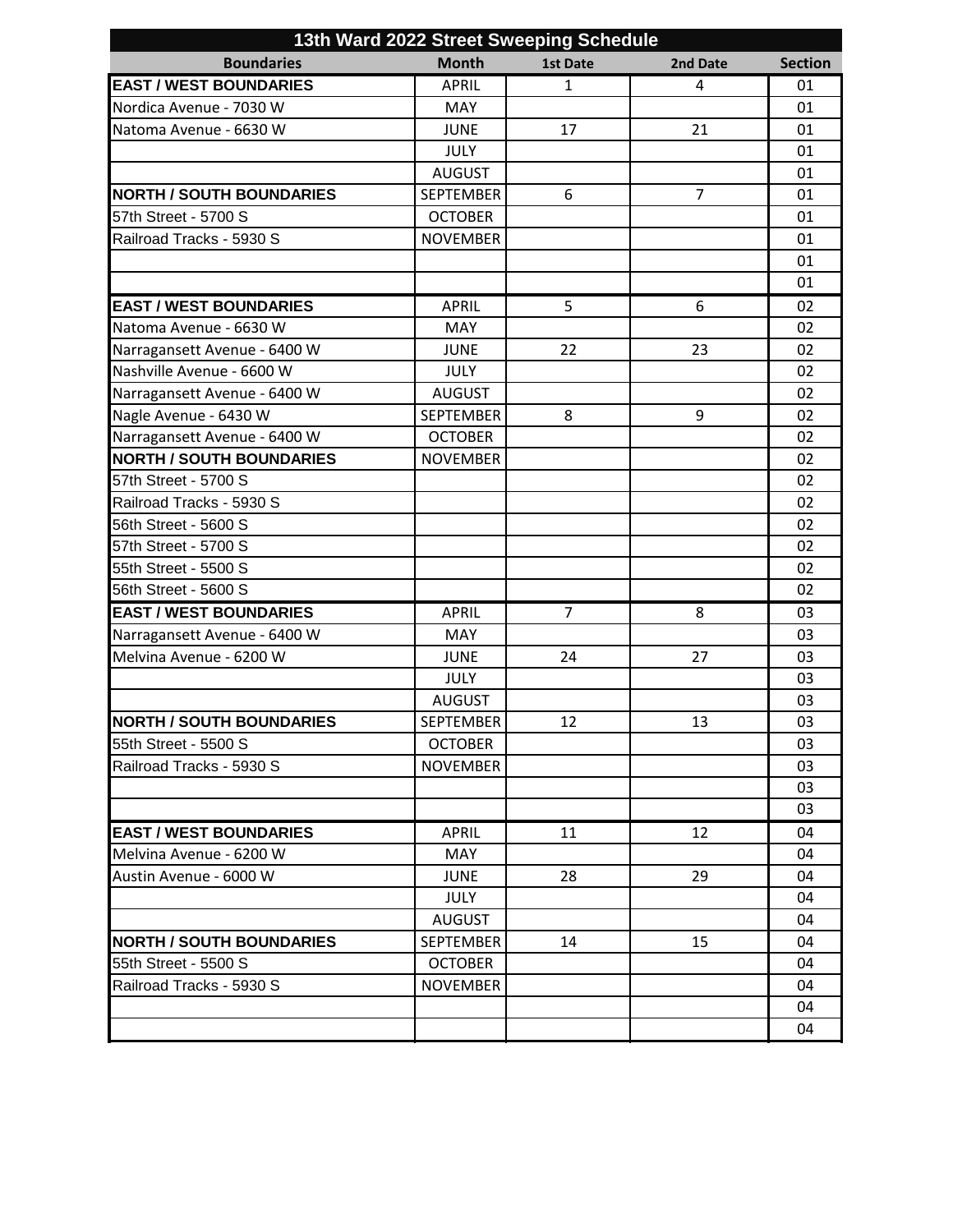| 13th Ward 2022 Street Sweeping Schedule |                            |                 |              |                |
|-----------------------------------------|----------------------------|-----------------|--------------|----------------|
| <b>Boundaries</b>                       | <b>Month</b>               | <b>1st Date</b> | 2nd Date     | <b>Section</b> |
| <b>EAST / WEST BOUNDARIES</b>           | <b>APRIL</b>               | 13              | 14           | 05             |
| Rutherford Avenue - 6730 W              | <b>MAY</b>                 |                 |              | 05             |
| Nashville Avenue - 6600 W               | <b>JUNE</b>                | 30              |              | 05             |
|                                         | <b>JULY</b>                |                 | $\mathbf{1}$ | 05             |
|                                         | <b>AUGUST</b>              |                 |              | 05             |
| <b>NORTH / SOUTH BOUNDARIES</b>         | <b>SEPTEMBER</b>           | 16              | 19           | 05             |
| Railroad Tracks - 5940 S                | <b>OCTOBER</b>             |                 |              | 05             |
| 63rd Street - 6300 S                    | <b>NOVEMBER</b>            |                 |              | 05             |
|                                         |                            |                 |              | 05             |
|                                         |                            |                 |              | 05             |
| <b>EAST / WEST BOUNDARIES</b>           | <b>APRIL</b>               | 15              | 18           | 06             |
| Nashville Avenue - 6600 W               | <b>MAY</b>                 |                 |              | 06             |
| Narragansett Avenue - 6400 W            | <b>JUNE</b>                |                 |              | 06             |
|                                         | <b>JULY</b>                | 5               | 6            | 06             |
|                                         | <b>AUGUST</b>              |                 |              | 06             |
| <b>NORTH / SOUTH BOUNDARIES</b>         | <b>SEPTEMBER</b>           | 20              | 21           | 06             |
| Railroad Tracks - 5940 S                | <b>OCTOBER</b>             |                 |              | 06             |
| 63rd Street - 6300 S                    | <b>NOVEMBER</b>            |                 |              | 06             |
|                                         |                            |                 |              | 06             |
|                                         |                            |                 |              | 06             |
| <b>EAST / WEST BOUNDARIES</b>           | <b>APRIL</b>               | 19              | 20           | 07             |
| Narragansett Avenue - 6400 W            | MAY                        |                 |              | 07             |
| Melvina Avenue - 6200 W                 | <b>JUNE</b>                |                 |              | 07             |
|                                         | <b>JULY</b>                | $\overline{7}$  | 8            | 07             |
|                                         | <b>AUGUST</b>              |                 |              | 07             |
| <b>NORTH / SOUTH BOUNDARIES</b>         | <b>SEPTEMBER</b>           | 22              | 23           | 07             |
| Railroad Tracks - 5940 S                | <b>OCTOBER</b>             |                 |              | 07             |
| 63rd Street - 6300 S                    | <b>NOVEMBER</b>            |                 |              | 07             |
|                                         |                            |                 |              | 07<br>07       |
| <b>EAST / WEST BOUNDARIES</b>           |                            |                 |              |                |
| Melvina Avenue - 6200 W                 | <b>APRIL</b><br><b>MAY</b> | 21              | 22           | 08<br>08       |
| Austin - Avenue - 6000 W                | <b>JUNE</b>                |                 |              | 08             |
|                                         | <b>JULY</b>                | 11              | 12           | 08             |
|                                         | <b>AUGUST</b>              |                 |              | 08             |
| <b>NORTH / SOUTH BOUNDARIES</b>         | <b>SEPTEMBER</b>           | 26              | 27           | 08             |
| Railroad Tracks - 5940 S                | <b>OCTOBER</b>             |                 |              | 08             |
| 63rd Street - 6300 S                    | <b>NOVEMBER</b>            |                 |              | 08             |
|                                         |                            |                 |              | 08             |
|                                         |                            |                 |              | 08             |
| <b>EAST / WEST BOUNDARIES</b>           | <b>APRIL</b>               | 25              | 26           | 09             |
| Austin Avenue - 6000 W                  | MAY                        |                 |              | 09             |
| Menard Avenue - 5800 W                  | <b>JUNE</b>                |                 |              | 09             |
|                                         | <b>JULY</b>                | 13              | 14           | 09             |
|                                         | <b>AUGUST</b>              |                 |              | 09             |
| <b>NORTH / SOUTH BOUNDARIES</b>         | <b>SEPTEMBER</b>           | 28              | 29           | 09             |
| Railroad Tracks - 5940 S                | <b>OCTOBER</b>             |                 |              | 09             |
| 63rd Street - 6300 S                    | <b>NOVEMBER</b>            |                 |              | 09             |
|                                         |                            |                 |              | 09             |
|                                         |                            |                 |              | 09             |
|                                         |                            |                 |              |                |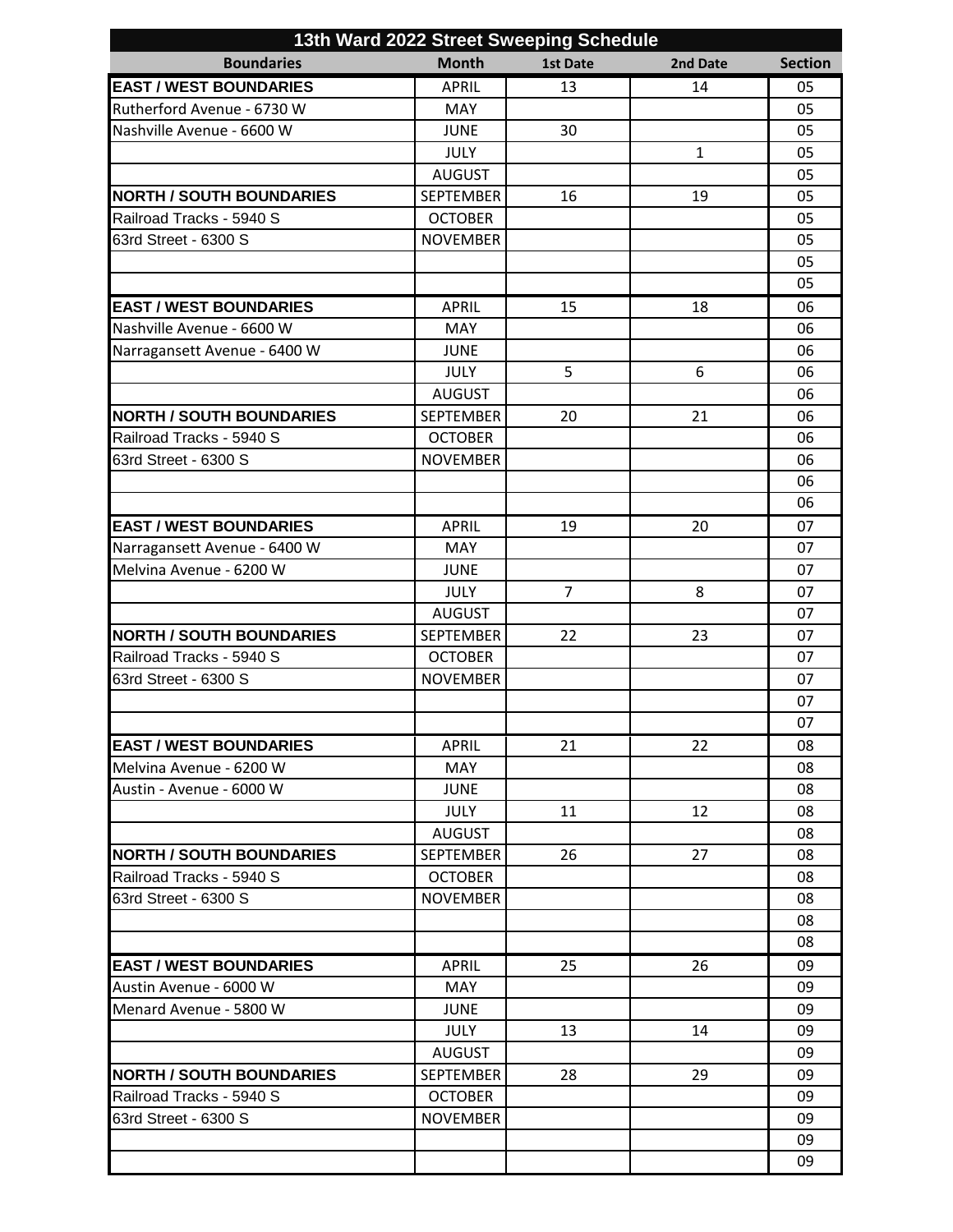| 13th Ward 2022 Street Sweeping Schedule |                  |          |                |                |
|-----------------------------------------|------------------|----------|----------------|----------------|
| <b>Boundaries</b>                       | <b>Month</b>     | 1st Date | 2nd Date       | <b>Section</b> |
| <b>EAST / WEST BOUNDARIES</b>           | <b>APRIL</b>     | 27       | 28             | 10             |
| Menard Avenue - 5800 W                  | <b>MAY</b>       |          |                | 10             |
| Central Avenue - 5600 W                 | <b>JUNE</b>      |          |                | 10             |
|                                         | <b>JULY</b>      | 15       | 18             | 10             |
|                                         | <b>AUGUST</b>    |          |                | 10             |
| <b>NORTH / SOUTH BOUNDARIES</b>         | <b>SEPTEMBER</b> | 30       |                | 10             |
| Minute Man Park - 5940 S                | <b>OCTOBER</b>   |          | 3              | 10             |
| 63rd Street - 6300 S                    | <b>NOVEMBER</b>  |          |                | 10             |
|                                         |                  |          |                | 10             |
|                                         |                  |          |                | 10             |
| <b>EAST / WEST BOUNDARIES</b>           | <b>APRIL</b>     | 29       |                | 11             |
| Mobile Avenue - 6300 W                  | <b>MAY</b>       |          | $\overline{2}$ | 11             |
| Menard Avenue - 5800 W                  | <b>JUNE</b>      |          |                | 11             |
| Meade Avenue - 6100 W                   | <b>JULY</b>      | 19       | 20             | 11             |
| Menard Avenue - 5800 W                  | <b>AUGUST</b>    |          |                | 11             |
| <b>NORTH / SOUTH BOUNDARIES</b>         | <b>SEPTEMBER</b> |          |                | 11             |
| 63rd Street - 6300 S                    | <b>OCTOBER</b>   | 4        | 5              | 11             |
| 64th Street - 6400 S                    | <b>NOVEMBER</b>  |          |                | 11             |
| 64th Place - 6430 S                     |                  |          |                | 11             |
| 65th Street - 6500 S                    |                  |          |                | 11             |
| <b>EAST / WEST BOUNDARIES</b>           | <b>APRIL</b>     |          |                | 12             |
| Menard Avenue - 5800 W                  | <b>MAY</b>       | 3        | 4              | 12             |
| Lockwood Avenue - 5300 W                | <b>JUNE</b>      |          |                | 12             |
|                                         | <b>JULY</b>      | 21       | 22             | 12             |
|                                         | <b>AUGUST</b>    |          |                | 12             |
| <b>NORTH / SOUTH BOUNDARIES</b>         | <b>SEPTEMBER</b> |          |                | 12             |
| 63rd Street - 6300 S                    | <b>OCTOBER</b>   | 6        | 7              | 12             |
| 65th Street - 6500 S                    | <b>NOVEMBER</b>  |          |                | 12             |
|                                         |                  |          |                | 12             |
|                                         |                  |          |                | 12             |
| <b>EAST / WEST BOUNDARIES</b>           | <b>APRIL</b>     |          |                | 13             |
| Lockwood Avenue - 5300 W                | MAY              | 5        | 6              | 13             |
| Cicero Avenue - 4800 W                  | <b>JUNE</b>      |          |                | 13             |
|                                         | <b>JULY</b>      | 25       | 26             | 13             |
|                                         | <b>AUGUST</b>    |          |                | 13             |
| <b>NORTH / SOUTH BOUNDARIES</b>         | <b>SEPTEMBER</b> |          |                | 13             |
| 63rd Street - 6300 S                    | <b>OCTOBER</b>   | 11       | 12             | 13             |
| 65th Street - 6500 S                    | <b>NOVEMBER</b>  |          |                | 13             |
|                                         |                  |          |                | 13             |
|                                         |                  |          |                | 13             |
| <b>EAST / WEST BOUNDARIES</b>           | <b>APRIL</b>     |          |                | 14             |
| Cicero Avenue - 4800 W                  | <b>MAY</b>       | 9        | 10             | 14             |
| Knox Avenue - 4630 W                    | <b>JUNE</b>      |          |                | 14             |
| Cicero Avenue - 4800 W                  | <b>JULY</b>      | 27       | 28             | 14             |
| Knox Avenue - 4630 W                    | <b>AUGUST</b>    |          |                | 14             |
| <b>NORTH / SOUTH BOUNDARIES</b>         | <b>SEPTEMBER</b> |          |                | 14             |
| 59th Street - 5900 S                    | <b>OCTOBER</b>   | 13       | 14             | 14             |
| 63rd Street - 6300 S                    | <b>NOVEMBER</b>  |          |                | 14             |
| 63rd Street - 6300 S                    |                  |          |                | 14             |
| Marquette Road - 6700 S                 |                  |          |                | 14             |
|                                         |                  |          |                |                |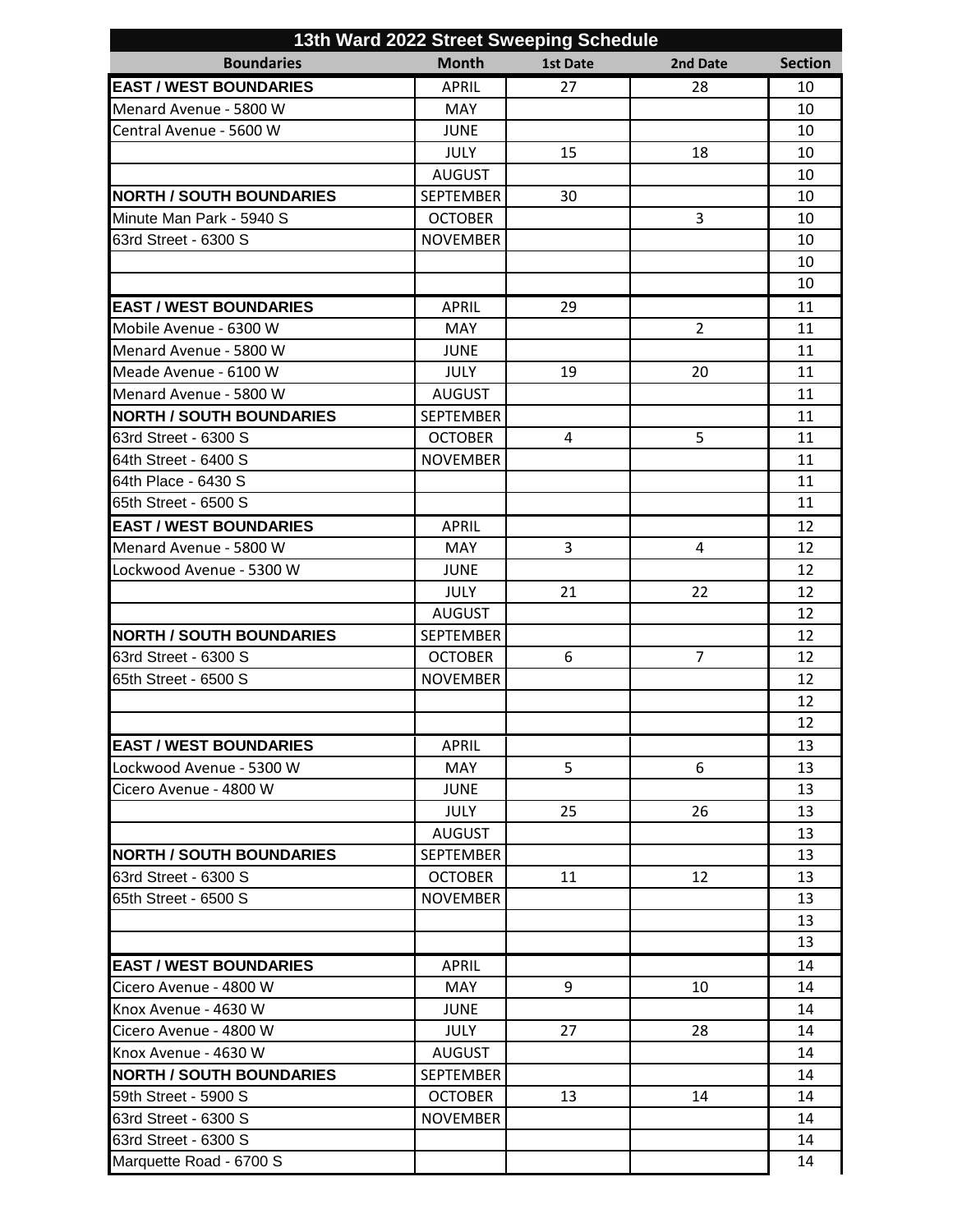|                                                      | 13th Ward 2022 Street Sweeping Schedule |                |  |  |  |
|------------------------------------------------------|-----------------------------------------|----------------|--|--|--|
| <b>Boundaries</b><br><b>Month</b><br><b>1st Date</b> | 2nd Date                                | <b>Section</b> |  |  |  |
| <b>EAST / WEST BOUNDARIES</b><br><b>APRIL</b>        |                                         | 15             |  |  |  |
| <b>MAY</b><br>11<br>Kenton Avenue -4600 W            | 12                                      | 15             |  |  |  |
| Kostner Avenue - 4400 W<br><b>JUNE</b>               |                                         | 15             |  |  |  |
| <b>JULY</b><br>29                                    |                                         | 15             |  |  |  |
| <b>AUGUST</b>                                        | $\mathbf{1}$                            | 15             |  |  |  |
| <b>NORTH / SOUTH BOUNDARIES</b><br><b>SEPTEMBER</b>  |                                         | 15             |  |  |  |
| <b>OCTOBER</b><br>55th Street - 5500 S<br>17         | 18                                      | 15             |  |  |  |
| <b>NOVEMBER</b><br>59th Street - 5900 S              |                                         | 15             |  |  |  |
|                                                      |                                         | 15             |  |  |  |
|                                                      |                                         | 15             |  |  |  |
| <b>EAST / WEST BOUNDARIES</b><br><b>APRIL</b>        |                                         | 16             |  |  |  |
| MAY<br>13<br>Kostner Avenue - 4400 W                 | 16                                      | 16             |  |  |  |
| Keeler Avenue - 4200 W<br><b>JUNE</b>                |                                         | 16             |  |  |  |
| <b>JULY</b>                                          |                                         | 16             |  |  |  |
| $\overline{2}$<br><b>AUGUST</b>                      | 3                                       | 16             |  |  |  |
| <b>NORTH / SOUTH BOUNDARIES</b><br><b>SEPTEMBER</b>  |                                         | 16             |  |  |  |
| 55th Street - 5500 S<br><b>OCTOBER</b><br>19         | 20                                      | 16             |  |  |  |
| 59th Street - 5900 S<br><b>NOVEMBER</b>              |                                         | 16             |  |  |  |
|                                                      |                                         | 16             |  |  |  |
|                                                      |                                         | 16             |  |  |  |
| <b>EAST / WEST BOUNDARIES</b><br><b>APRIL</b>        |                                         | 17             |  |  |  |
| Keeler Avenue - 4200 W<br><b>MAY</b><br>17           | 18                                      | 17             |  |  |  |
| Springfield Avenue - 3900 W<br><b>JUNE</b>           |                                         | 17             |  |  |  |
| <b>JULY</b>                                          |                                         | 17             |  |  |  |
| <b>AUGUST</b><br>4                                   | 5                                       | 17             |  |  |  |
| <b>NORTH / SOUTH BOUNDARIES</b><br><b>SEPTEMBER</b>  |                                         | 17             |  |  |  |
| 55th Street - 5500 S<br><b>OCTOBER</b><br>21         | 24                                      | 17             |  |  |  |
| 59th Street - 5900 S<br><b>NOVEMBER</b>              |                                         | 17             |  |  |  |
|                                                      |                                         | 17             |  |  |  |
|                                                      |                                         | 17             |  |  |  |
| <b>EAST / WEST BOUNDARIES</b><br><b>APRIL</b>        |                                         | 18             |  |  |  |
| 19<br>Railroad Tracks - 4600 W<br><b>MAY</b>         | 20                                      | 18             |  |  |  |
| Kostner Avenue - 4400 W<br><b>JUNE</b>               |                                         | 18             |  |  |  |
| Railroad Tracks - 4600 W<br><b>JULY</b>              |                                         | 18             |  |  |  |
| 8<br>Kenneth Avenue - 4430 W<br><b>AUGUST</b>        | 9                                       | 18             |  |  |  |
| <b>NORTH / SOUTH BOUNDARIES</b><br><b>SEPTEMBER</b>  |                                         | 18             |  |  |  |
| 59th Street - 5900 S<br><b>OCTOBER</b><br>25         | 26                                      | 18             |  |  |  |
| 62nd Street - 6200 S<br><b>NOVEMBER</b>              |                                         | 18             |  |  |  |
| 62nd Street - 6200 S                                 |                                         | 18             |  |  |  |
| 63rd Street - 6300 S                                 |                                         | 18             |  |  |  |
| <b>EAST / WEST BOUNDARIES</b><br><b>APRIL</b>        |                                         | 19             |  |  |  |
| MAY<br>23<br>Kostner Avenue - 4400 W                 | 24                                      | 19             |  |  |  |
| lKeeler Avenue - 4200 W<br>JUNE                      |                                         | 19             |  |  |  |
| <b>JULY</b>                                          |                                         | 19             |  |  |  |
| <b>AUGUST</b><br>10                                  | 11                                      | 19             |  |  |  |
| <b>INORTH / SOUTH BOUNDARIES</b><br><b>SEPTEMBER</b> |                                         | 19             |  |  |  |
| 27<br><b>59th Street - 5900 S</b><br><b>OCTOBER</b>  | 28                                      | 19             |  |  |  |
| 62nd Street - 6200 S<br><b>NOVEMBER</b>              |                                         | 19             |  |  |  |
|                                                      |                                         | 19             |  |  |  |
|                                                      |                                         | 19             |  |  |  |
|                                                      |                                         | 19             |  |  |  |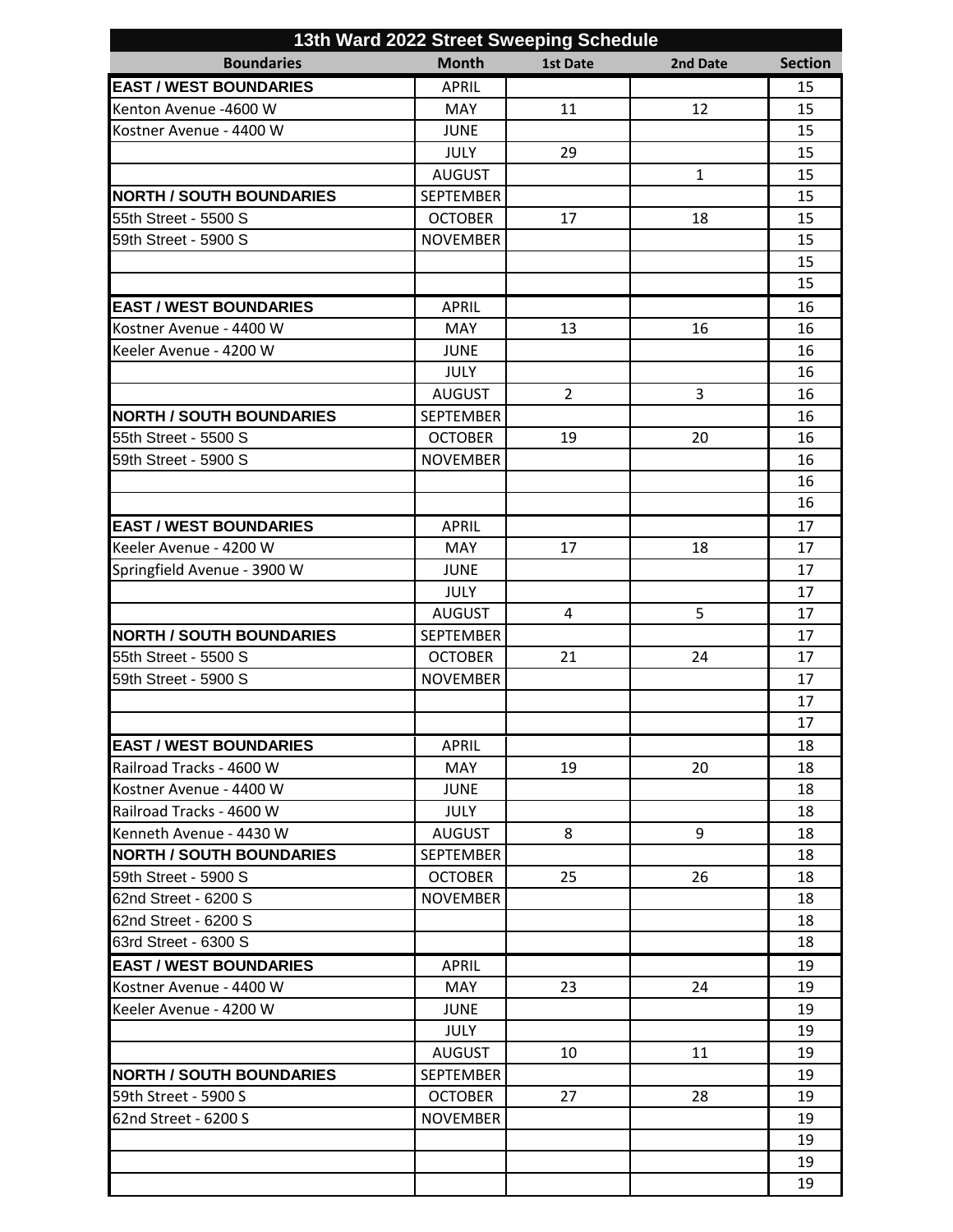| 13th Ward 2022 Street Sweeping Schedule |                  |                 |                |                |
|-----------------------------------------|------------------|-----------------|----------------|----------------|
| <b>Boundaries</b>                       | <b>Month</b>     | <b>1st Date</b> | 2nd Date       | <b>Section</b> |
| <b>EAST / WEST BOUNDARIES</b>           | <b>APRIL</b>     |                 |                | 20             |
| Railroad Tracks - 4600 W                | <b>MAY</b>       | 25              | 26             | 20             |
| Kostner Avenue - 4400 W                 | <b>JUNE</b>      |                 |                | 20             |
|                                         | <b>JULY</b>      |                 |                | 20             |
|                                         | <b>AUGUST</b>    | 12              | 15             | 20             |
| <b>NORTH / SOUTH BOUNDARIES</b>         | <b>SEPTEMBER</b> |                 |                | 20             |
| 63rd Street - 6300 S                    | <b>OCTOBER</b>   | 31              |                | 20             |
| Marquette Road - 6700 S                 | <b>NOVEMBER</b>  |                 | $\mathbf{1}$   | 20             |
|                                         |                  |                 |                | 20             |
|                                         |                  |                 |                | 20             |
| <b>EAST / WEST BOUNDARIES</b>           | <b>APRIL</b>     |                 |                | 21             |
| Kostner Avenue - 4400 W                 | MAY              | 27              | 31             | 21             |
| Keeler Avenue - 4200 W                  | <b>JUNE</b>      |                 |                | 21             |
|                                         | <b>JULY</b>      |                 |                | 21             |
|                                         | <b>AUGUST</b>    | 16              | 17             | 21             |
| <b>NORTH / SOUTH BOUNDARIES</b>         | <b>SEPTEMBER</b> |                 |                | 21             |
| 63rd Street - 6300 S                    | <b>OCTOBER</b>   |                 |                | 21             |
| Marquette Road - 6700 S                 | <b>NOVEMBER</b>  | $\overline{2}$  | 3              | 21             |
|                                         |                  |                 |                | 21             |
|                                         |                  |                 |                | 21             |
| <b>EAST / WEST BOUNDARIES</b>           | <b>APRIL</b>     |                 |                | 22             |
| Keeler Avenue- 4200 W                   | <b>MAY</b>       |                 |                | 22             |
| Pulaski Road - 4000 W                   | <b>JUNE</b>      | $\mathbf{1}$    | $\overline{2}$ | 22             |
|                                         | <b>JULY</b>      |                 |                | 22             |
|                                         | <b>AUGUST</b>    | 18              | 19             | 22             |
| <b>NORTH / SOUTH BOUNDARIES</b>         | <b>SEPTEMBER</b> |                 |                | 22             |
| 63rd Street - 6300 S                    | <b>OCTOBER</b>   |                 |                | 22             |
| Marquette Road - 6700 S                 | <b>NOVEMBER</b>  | 4               | $\overline{7}$ | 22             |
|                                         |                  |                 |                | 22             |
|                                         |                  |                 |                | 22             |
| <b>EAST / WEST BOUNDARIES</b>           | <b>APRIL</b>     |                 |                | 23             |
| Kolmar Avenue - 4530 W                  | <b>MAY</b>       |                 |                | 23             |
| Pulaski Road - 4000 W                   | <b>JUNE</b>      | 3               | 6              | 23             |
| Keeler Avenue - 4200 W                  | <b>JULY</b>      |                 |                | 23             |
| Pulaski Road - 4000 W                   | <b>AUGUST</b>    | 22              | 23             | 23             |
| <b>NORTH / SOUTH BOUNDARIES</b>         | SEPTEMBER        |                 |                | 23             |
| Marquette Road - 6700 S                 | <b>OCTOBER</b>   |                 |                | 23             |
| 69th Street - 6900 S                    | <b>NOVEMBER</b>  | 8               | 9              | 23             |
| 69th Street - 6900 S                    |                  |                 |                | 23             |
| 71st Street - 7100 S                    |                  |                 |                | 23             |
| <b>EAST / WEST BOUNDARIES</b>           | <b>APRIL</b>     |                 |                | 24             |
| Pulaski Road - 4000 W                   | MAY              |                 |                | 24             |
| Springfield Avenue - 3900 W             | <b>JUNE</b>      | 7               | 8              | 24             |
| Pulaski Road - 4000 W                   | <b>JULY</b>      |                 |                | 24             |
| Central Park Avenue - 3600 W            | <b>AUGUST</b>    | 24              | 25             | 24             |
| <b>NORTH / SOUTH BOUNDARIES</b>         | <b>SEPTEMBER</b> |                 |                | 24             |
| 63rd Street - 6300 S                    | <b>OCTOBER</b>   |                 |                | 24             |
| 65th Street - 6500 S                    | <b>NOVEMBER</b>  | 10              | 11             | 24             |
| 65th Place - 6530 S                     |                  |                 |                | 24             |
| Marquette Road - 6700 S                 |                  |                 |                | 24             |
|                                         |                  |                 |                |                |